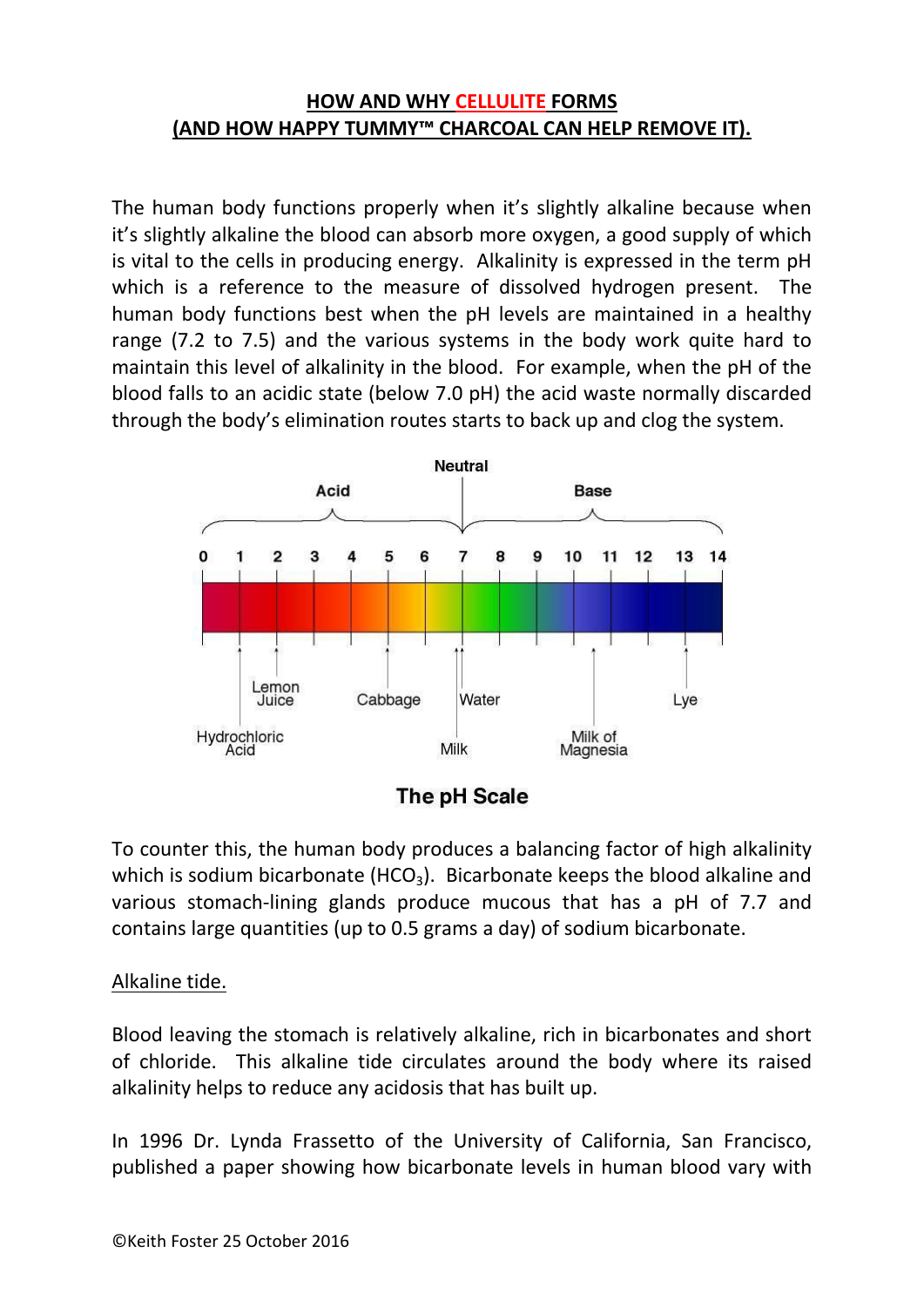age. The average bicarbonate level is fairly constant until the age of 45, after which it noticeably begins to decline. (This is the age when symptoms of diabetes, arthritis, hypertension, osteoporosis and cancer start to appear.) As the bicarbonate level declines, the acidity of the bloodstream rises and it's this major swing in the acidity of diet that dramatically shortens life.

#### Bringing it up to date.

In the last 20 years the consumption of sugar in all its forms has skyrocketed and its consumption continues to rise. Sugar is very acid forming and in order to counter this acidic tide, the bicarbonate system, which normally balances a low sugar intake, is forced into overdrive and brought close to continual exhaustion.



Faced with a system where it is essential to maintain a level of reasonably high alkalinity in order to be healthy, the human body adopts a fall-back mechanism.

This mechanism involves shunting acidic toxins into fat which it then deposits in what to the circulation system are outlining

regions. These are regions where there is a fairly low blood circulation and virtually no mechanical squeezing. In other words, not on the joints but in those areas of the body which aren't subjected to much mechanical movement. In this way, fat and, particularly, **CELLULITE** build up on and around the buttocks, on the thighs, on the upper arm up to the shoulder, around the waist and on the flanks.

**CELLULITE** is a symptom of this process and is particularly hard to shift if you



maintain a diet of high acidity.

Nowadays, with highly processed and deoxygenated foods, sweeteners added to practically everything and a diet with little or no raw food involved, we are 30 years into an epidemic of obesity, one of the most embarrassing aspects of which is **CELLULITE**.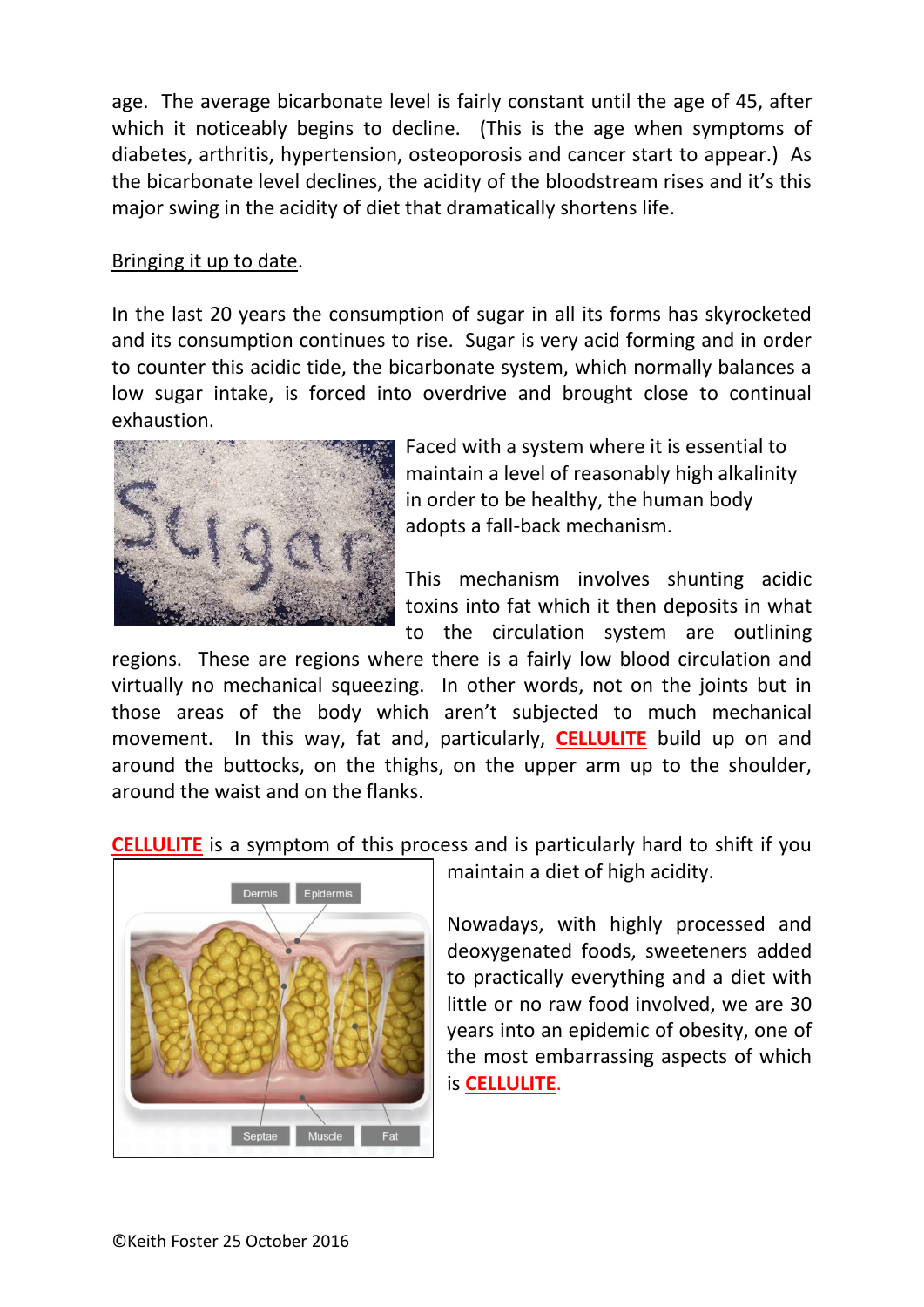Even very young children are presenting with **CELLULITE** and this is almost entirely caused by the damaging levels of brominated and artificially sweetened soft drinks and their dependence on wheat-based products which are stripped of almost all their vitamins during processing.

#### The answer to **CELLULITE.**

 It's highly unlikely in the normal course of the day you would be able to avoid foods which have added sugar, foods which have been de-oxygenated and foods which have been de-vitaminised. Therefore, the only way to counter the acidic surge in modern diet is to remove it from the system using a recently discovered and developed super nutrient which is  $C_{60}$  charcoal. This charcoal, the best example of which is contained in *Happy Tummy*® natural charcoal capsules, has the unique ability to adsorb over 4,000 different acidic toxins. It binds these toxins to itself in the gut which prevents them from contaminating the bloodstream, allowing it to maintain a much more healthy pH. This function assists the ability of the bloodstream to absorb vital oxygen supplies which are then circulated round the body and used as fuel in all of our living processes in the cells.



By adsorbing acidic toxins, *Happy Tummy*® capsules taken regularly (one three times a day) are capable of helping to maintain the correct acid-alkaline balance in the body and to slowly but surely reduce the "toxic reservoirs" of fat held beneath the skin as **CELLULITE**.

Finally, to address the causes of obesity and,

particularly, **CELLULITE,** these are indisputably wheat, sugar and bromine. For full background information on these, please reference "*Wheat Belly*", by William Davis M.D. (No. 1 New York Times best seller); the reference to bromide on page 64 of the book "*Super Slim"* by Keith Foster, FLS (available on Amazon) and for sugar, reference "Food and Folly" on page 34 of the same book.

You'll be amazed what the modern diet is doing to you and you'll become considerably slimmer much faster as well as losing your cellulite if you cut out sugar, wheat and bromide from your diet.

**CELLULITE** is nature's warning!